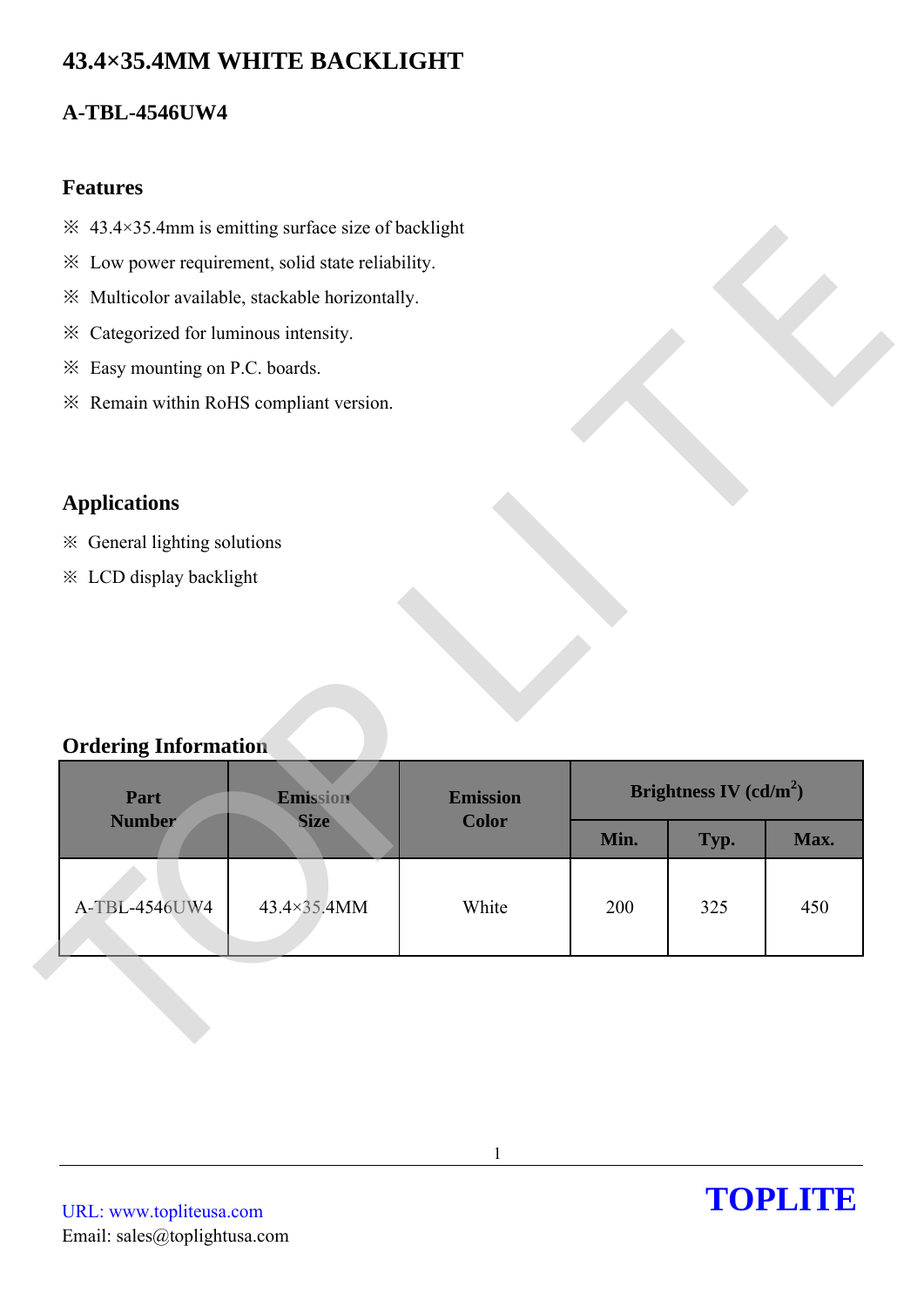### **Maximum Ratings**

| <b>Parameter</b>                                        | <b>Symbol</b> | Value         | Unit          |
|---------------------------------------------------------|---------------|---------------|---------------|
| Operating temperature                                   | $T_{OP}$      | $-35 \sim 85$ | $\mathcal{O}$ |
| Storage temperature                                     | $T_{STG}$     | $-35 \sim 85$ | $\mathcal{C}$ |
| Peak forward current $(T_A=25 \degree C)$ <sup>*1</sup> | $1_{\rm PF}$  | 120           | m A           |
| Reverse voltage (TA=25 $^{\circ}$ C)                    | $\rm V_R$     |               |               |
| Power consumption (TA=25 $^{\circ}$ C)                  |               | 240           | mW            |

# **Electrical / Optical Characteristics (1)**

| Peak forward current $(1_A=25^{\circ}C)^{2}$          |                          | $1_{PF}$                       | 120    | m <sub>A</sub> |
|-------------------------------------------------------|--------------------------|--------------------------------|--------|----------------|
| Reverse voltage $(TA=25 °C)$                          |                          | $V_R$                          | 5      | V              |
| Power consumption (TA=25 $^{\circ}$ C)                |                          | $\, {\bf p}$                   | 240    | mW             |
| *1 at 1/10 Duty Cycle                                 |                          |                                |        |                |
|                                                       |                          |                                |        |                |
| <b>Electrical / Optical Characteristics (1)</b>       |                          |                                |        |                |
| $(T_A = 25 \text{ °C} \& \text{ IF} = 20 \text{ mA})$ |                          |                                |        |                |
| <b>Parameter</b>                                      |                          | <b>Symbol</b>                  | Value  | Unit           |
| <b>Wavelength at peak emission</b>                    | (Typ.)                   | $\lambda_{\rm P}$              |        | nm             |
| Spectral bandwidth at 50%                             | (Typ.)                   | $\Delta \lambda$               | 30     | nm             |
|                                                       | (Min.)                   | $I_F$                          | 60     |                |
| <b>Forward Current</b>                                | (Typ.)                   | $I_F$                          | 70     | mA             |
|                                                       | (Max.)                   | $\mathrm{I}_\mathrm{F}$        | 80     |                |
|                                                       | (Min.)                   | $\rm V_F$                      |        |                |
| <b>Forward voltage</b>                                | (Typ.)                   | $V_{F}$                        | 3      | $\mathbf{V}$   |
|                                                       | (Max.)<br>(Min.)         | $\overline{V}_F$<br>${\rm TC}$ | 5000   | K              |
| <b>Color temperature</b>                              | (Max.)                   | <b>TC</b>                      | 8000   | K              |
| <b>Luminous Uniformity</b>                            | (Typ.)                   |                                | $70\%$ |                |
| <b>Discreteness</b>                                   | (Typ.)                   |                                | 30%    |                |
|                                                       |                          |                                |        |                |
| <b>Luminous Intensity Bin Groups</b>                  |                          |                                |        |                |
| $(T_A = 25 \text{ °C})$                               |                          |                                |        |                |
|                                                       | Brightness IV $(cd/m^2)$ |                                |        |                |
| Min.                                                  | Typ.                     |                                | Max.   |                |
| 200                                                   | 325                      |                                | 450    |                |

# **Luminous Intensity Bin Groups**

| Brightness IV $(cd/m^2)$ |      |      |  |  |
|--------------------------|------|------|--|--|
| Min.                     | Typ. | Max. |  |  |
| 200                      | 325  | 450  |  |  |

URL: www.topliteusa.com Email: sales@toplightusa.com

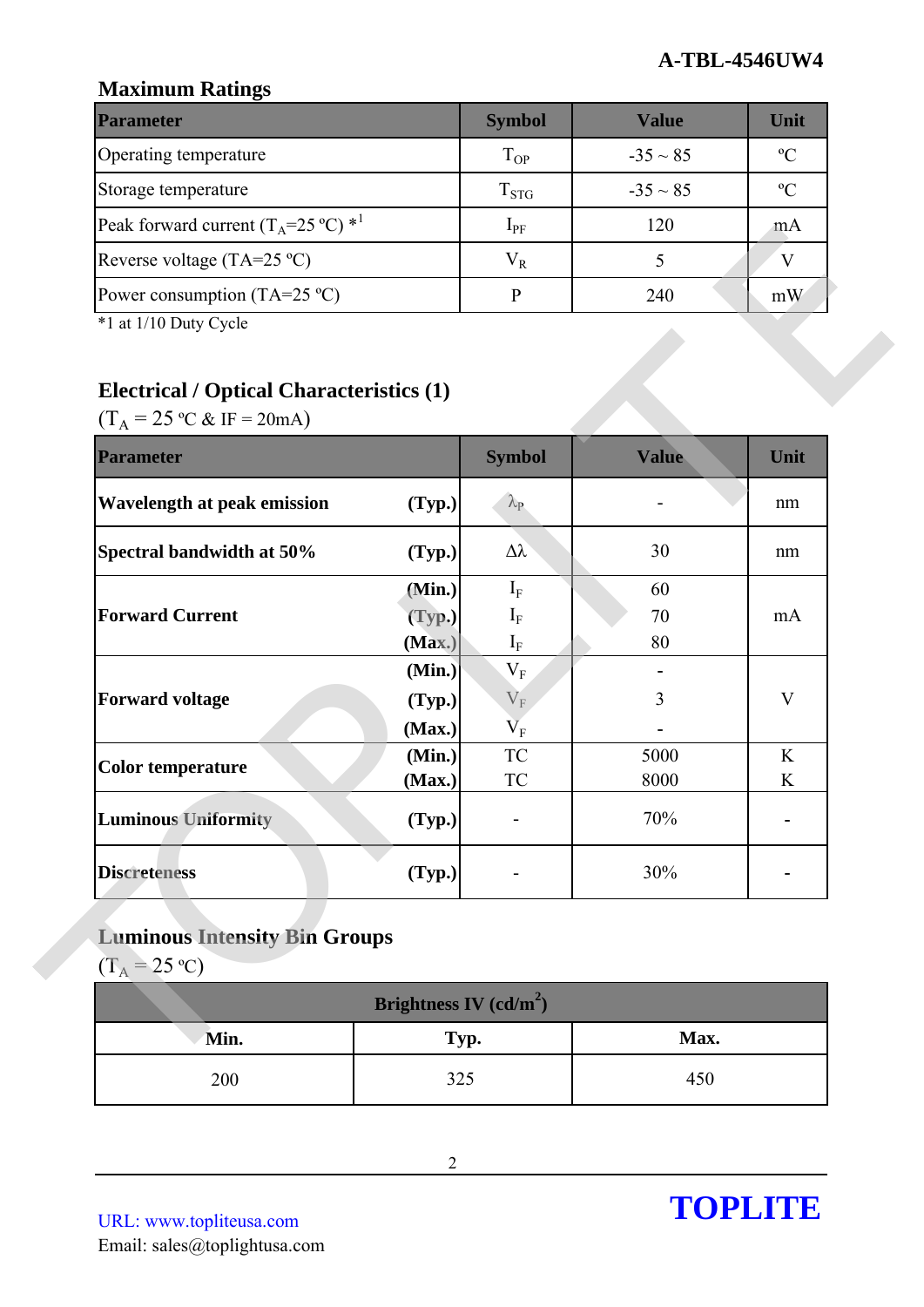#### **Electrical/Optical Charateristic (2)**



URL: www.topliteusa.com Email: sales@toplightusa.com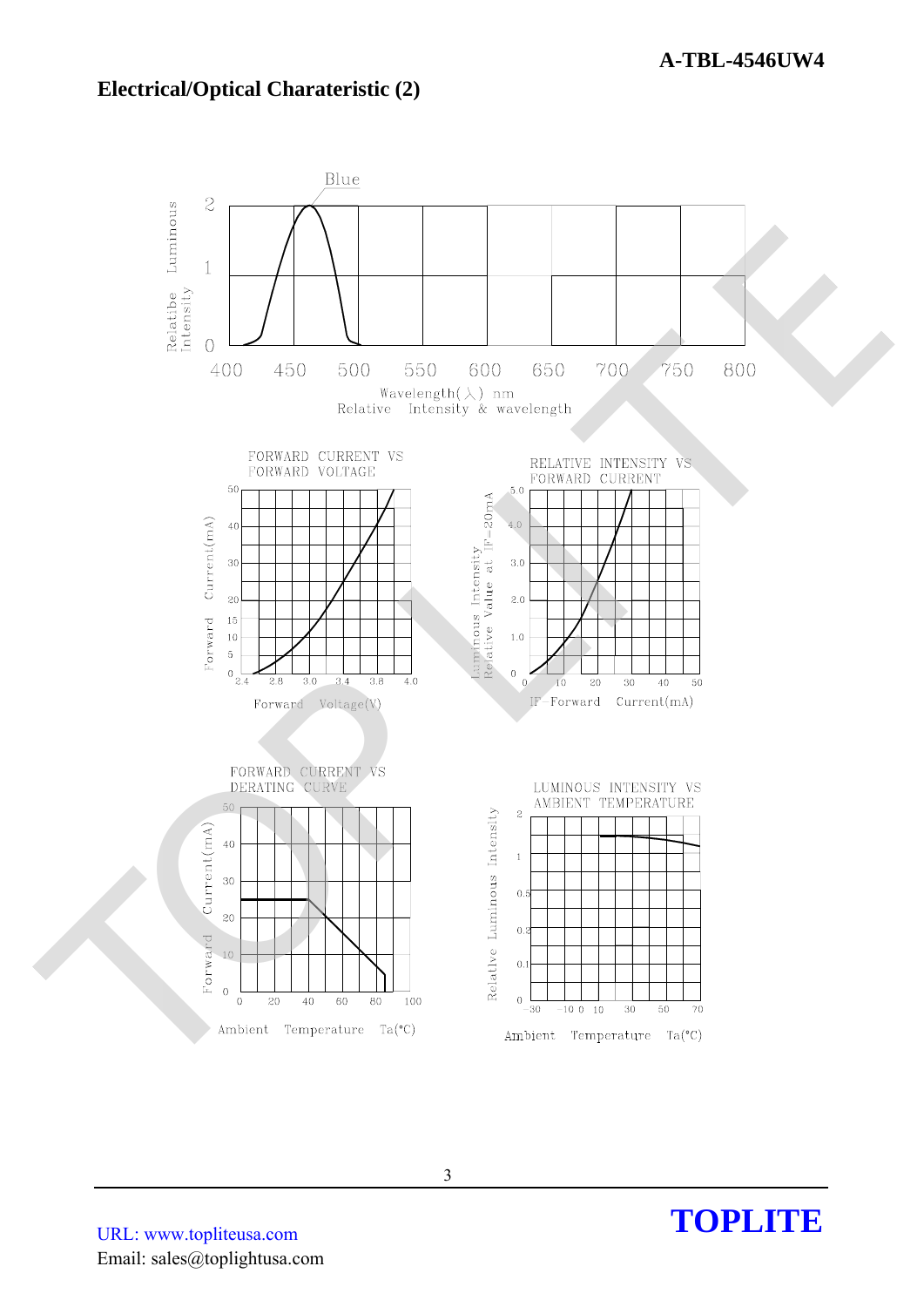### **Package Outline Dimensions**



#### Notes:

- 1. All dimensions are in millimeters. Tolerance is +/-0.25 unless otherwise noted.
- 2. The specifications, characteristics and technical data described in the datasheet are subject to change without prior notice.